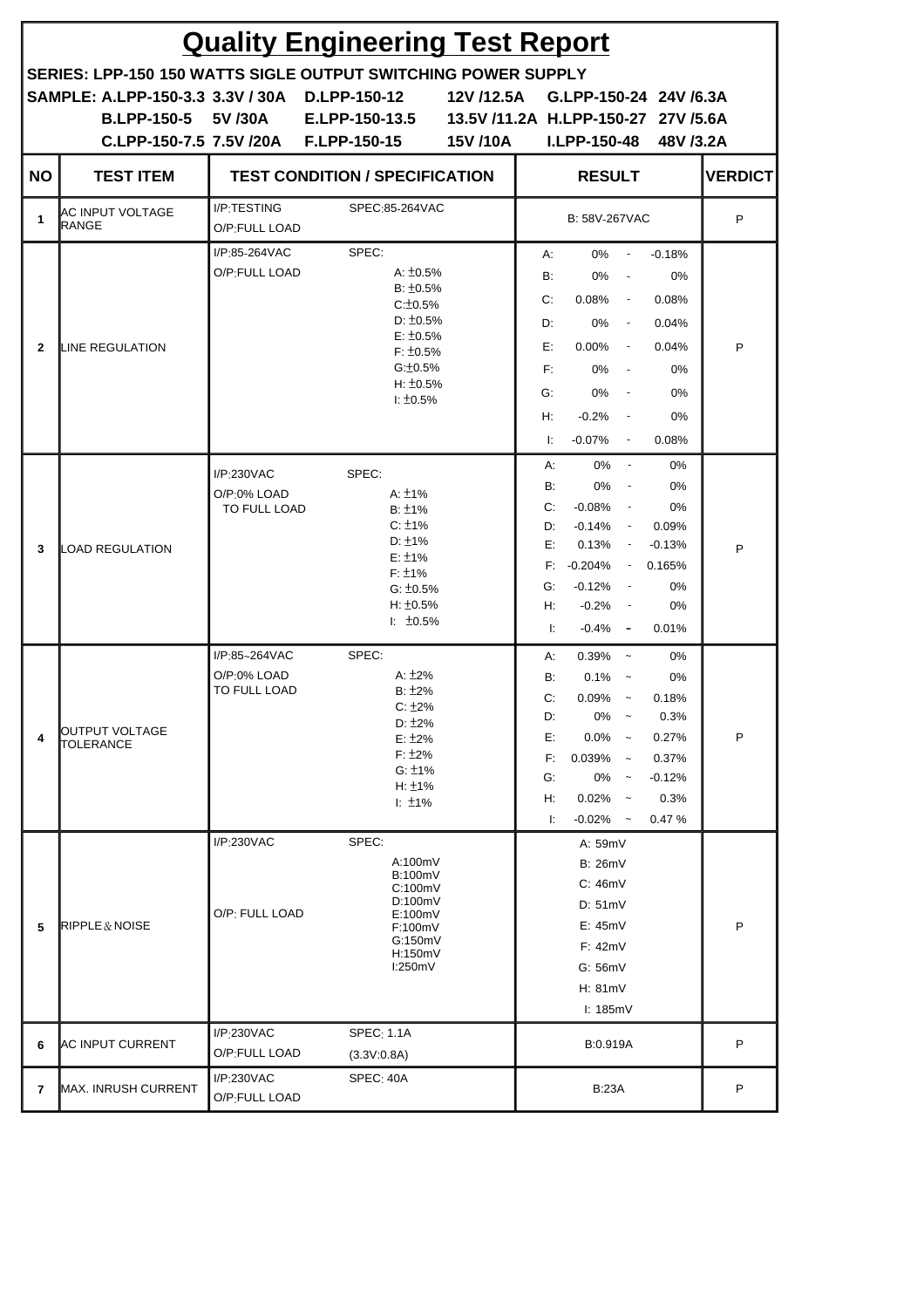| <b>NO</b> | <b>TEST ITEM</b>                  |                                     | <b>TEST CONDITION / SPECIFICATION</b>                                                                                                                                              | <b>RESULT</b>                                                                                                                                              | <b>VERDICT</b> |
|-----------|-----------------------------------|-------------------------------------|------------------------------------------------------------------------------------------------------------------------------------------------------------------------------------|------------------------------------------------------------------------------------------------------------------------------------------------------------|----------------|
| 8         | <b>IO/P VOLTAGE</b><br>ADJ.RANGE  | I/P:230VAC<br>O/P:MIN. LOAD         | SPEC: $+10\%$ $-5\%$<br>$A:3.1V - 3.6V$<br>B:4.7V~5.5V<br>C:7.12V~8.25V<br>D:11.4V~13.2V<br>E:12.8 V~14.8V<br>F:14.2V~16.5V<br>G:22.8V~26.4V<br>H:25.6V~29.7V<br>$1:45.6V - 52.8V$ | A:3.07V~3.79V<br>B:4.4V~5.87V<br>$C:6.40V - 8.96V$<br>D:10.23V~13.7V<br>E:10.6V~14.88V<br>F:12.7V~17.4V<br>G:19.7V~27.5V<br>H:20.3V~30.1V<br>I:40.6V~54.8V | P              |
| 9         | <b>I</b> SET UP TIME              | I/P:230VAC<br>O/P:FULL LOAD         | SPEC:600ms<br><b>B:233mS</b>                                                                                                                                                       |                                                                                                                                                            | P              |
| 10        | <b>HOLD UP TIME</b>               | I/P:230VAC<br>O/P:FULL LOAD         | SPEC:20mS                                                                                                                                                                          | B:35.9mS                                                                                                                                                   | P              |
| 11        | <b>EFFICIENCY</b>                 | I/P:230VAC<br>O/P: FULL LOAD        | SPEC:<br>A:66%<br>B:72%<br>C:76%<br>D:79%<br>E:80%<br>F:80%<br>G:83%<br>H:83%<br>1:83%                                                                                             | 67.75%<br>А:<br>73.59%<br>B:<br>C:<br>79.0%<br>79.5%<br>D:<br>E:<br>81.5%<br>F:<br>81.2%<br>83.2%<br>G:<br>83.1%<br>H:<br>84.8%<br>Ŀ.                      | P              |
| 12        | OVER LOAD<br>PROTECTION           | I/P:230VAC<br>O/P:TESTING           | SPEC:105%~150%                                                                                                                                                                     | A: 128%<br>B: 130%<br>C: 133%<br>D: 121%<br>E: 111%<br>F: 136%<br>G: 132%<br>H: 120%<br>I: 134%                                                            | P              |
| 13        | OVER VOLTAGE<br><b>PROTECTION</b> | I/P:230VAC<br>O/P: TESTING          | SPEC:110%~135%<br>A:3.63~4.45 V<br>B:5.5~6.75V<br>$C:8.25 - 10.12V$<br>D:13.2~16.2V<br>E:14.8~18.2V<br>$F:16.5 - 20.2V$<br>$G:26.4 - 32.4V$<br>H:29.7~36.4V<br>$1:52.8 - 64.8V$    | A:<br>4.09V<br>B:<br>6.17V<br>C:<br>9.00V<br>14.8V<br>D:<br>E:<br>17.8V<br>F:<br>18.2V<br>G:<br>30.0V<br>Н:<br>33.1V<br>Ŀ.<br>56.0V                        | P              |
| 14        | GROUND LEAKAGE<br>CURRENT         | I/P:240VAC                          | SPEC:<br>$L-FG--3.5mA$<br>N-FG--<3.5mA                                                                                                                                             | B: L-FG:0.64mA<br>N-FG:0.42mA                                                                                                                              | P              |
| 15        | <b>GROUNDING</b><br>CONTINUITY    | SPEC: FG--CHASSIS<0.1Ohms/2min      |                                                                                                                                                                                    | Ŀ.<br>------------                                                                                                                                         | N              |
| 16        | INSULATION<br><b>RESISTANCE</b>   | SPEC: O/P-FG 500VDC / 100MOhms MIN. | I/P-O/P 500VDC / 100MOhms MIN.<br>I/P-FG 500VDC / 100MOhms MIN.                                                                                                                    | $O/P$ -FG $>100MOhms$<br>B:<br>$I/P$ -O/P >100MOhms<br>$I/P$ -FG $>100MOhms$                                                                               | P              |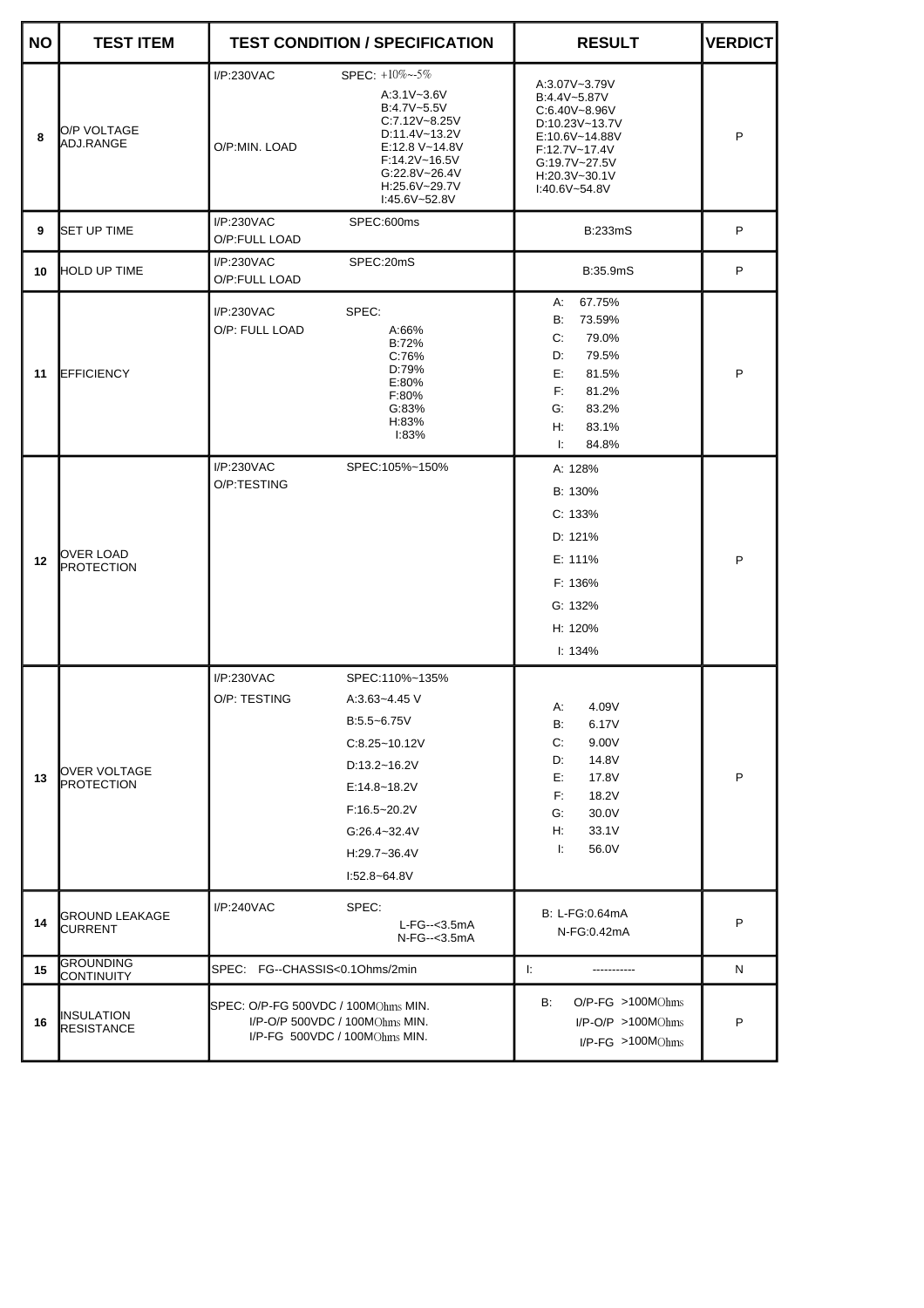| NO. | TEST ITEM                                                            |                                                                                                                                                                                                                                                                                                                          |                                                           |                                                                                                    | <b>TEST CONDITION / SPECIFICATION</b>                                                                                     |                                             | <b>RESULT</b>                                            |  | VERDICT |
|-----|----------------------------------------------------------------------|--------------------------------------------------------------------------------------------------------------------------------------------------------------------------------------------------------------------------------------------------------------------------------------------------------------------------|-----------------------------------------------------------|----------------------------------------------------------------------------------------------------|---------------------------------------------------------------------------------------------------------------------------|---------------------------------------------|----------------------------------------------------------|--|---------|
| 17  | DIELECTRIC / WITHSTAND<br>VOLTAGE                                    | SPEC:                                                                                                                                                                                                                                                                                                                    | $I/P$ - O/P:<br>$I/P - FG$ :<br>$O/P - FG$ :              |                                                                                                    | 3KVAC/60 sec<br>(10mA CUT-OFF)<br>1.5KVAC/60 sec<br>(10mA CUT-OFF)<br>0.5KVAC/60sec<br>(10mA CUT-OFF)                     | B:                                          | $I/P$ -O/P: 0.003mA<br>I/P-FG: 3.57mA<br>O/P- FG: 1.55mA |  | P       |
|     | 18 BURN-IN TEST                                                      |                                                                                                                                                                                                                                                                                                                          |                                                           | I/P: 230VAC O/P:FULL LOAD with cooling FAN<br>I: NON BREAK<br>TA:24.0°C BURN-IN DURATION : 2.5 hrs |                                                                                                                           |                                             | P                                                        |  |         |
| 19  | <b>ENVIRONMENT TEST</b>                                              | 1.LOW TEMPERATURE TEST<br>$I/P$ : 230 VAC<br>$O/P$ : 80% LOAD<br>AMBIENT TEMPERATURE: -9.5°C                                                                                                                                                                                                                             |                                                           |                                                                                                    | AFTER 3.05 hrs POWER ON OK                                                                                                |                                             |                                                          |  |         |
|     |                                                                      | 2.HIGH AMBIENT TEMPERATURE FULL LOAD TEST<br>$I/P$ : 230VAC<br>O/P: FULL LOAD<br>AFTER 14 hrs NON BREAK<br>AMBIENT TEMPERATURE: 54.2°C with cooling FAN                                                                                                                                                                  |                                                           |                                                                                                    |                                                                                                                           |                                             | P                                                        |  |         |
|     |                                                                      | $I/P$ : 272VAC                                                                                                                                                                                                                                                                                                           | AMBIENT TEMPERATURE: 25°C<br><b>AMBIENT HUMIDITY: 95%</b> |                                                                                                    | 3.HIGH HUMIDITY HIGH VOLTAGE ON/OFF TEST<br>O/P: FULL LOAD                                                                | AFTER14 hrs POWER ON/OFFNON<br><b>BREAK</b> |                                                          |  |         |
|     | TEMPERATURE RISE<br><b>TEST Trise OF PARTS</b>                       | $I/P$ : 230VAC<br>Ŀ.<br>AFTER 2.5 hrs BURN-IN<br>TA: 24.0°C<br>O/P : FULL LOAD<br>with cooling FAN                                                                                                                                                                                                                       |                                                           |                                                                                                    |                                                                                                                           |                                             |                                                          |  |         |
|     |                                                                      |                                                                                                                                                                                                                                                                                                                          | <b>POSITION</b><br>B <sub>D</sub> 1                       |                                                                                                    | P/N<br><b>BRIDGE DIODE</b>                                                                                                | <b>TEMP</b><br>41.5°C                       | <b>Trise</b><br>17.5°C                                   |  |         |
|     |                                                                      |                                                                                                                                                                                                                                                                                                                          | Q <sub>2</sub>                                            |                                                                                                    | <b>MAIN TRANSISTOR</b>                                                                                                    | 33.0°C                                      | 9°C                                                      |  |         |
|     |                                                                      |                                                                                                                                                                                                                                                                                                                          | Q1                                                        |                                                                                                    | PFC TRANSISTOR                                                                                                            | 37.5°C                                      | 13.5°C                                                   |  |         |
| 20  |                                                                      |                                                                                                                                                                                                                                                                                                                          | T1                                                        |                                                                                                    | <b>MAIN TRANSFORMER COIL</b>                                                                                              | 32.1°C                                      | 8.1°C                                                    |  | P       |
|     |                                                                      |                                                                                                                                                                                                                                                                                                                          | T1                                                        |                                                                                                    | <b>MAIN TRANSFORMER CORE</b>                                                                                              | 32.2°C                                      | $8.2$ <sup>o</sup> C                                     |  |         |
|     |                                                                      |                                                                                                                                                                                                                                                                                                                          | D <sub>11</sub>                                           |                                                                                                    | O/P DIODE                                                                                                                 | 36.6°C                                      | 12.6°C                                                   |  |         |
|     |                                                                      |                                                                                                                                                                                                                                                                                                                          | C42                                                       |                                                                                                    | O/P FILTER CAPACITOR                                                                                                      | $35^{\circ}$ C                              | $11^{\circ}$ C                                           |  |         |
|     |                                                                      |                                                                                                                                                                                                                                                                                                                          | L <sub>2</sub><br>C <sub>5</sub>                          |                                                                                                    | O/P CHOCK<br>I/P FILTER CAPACITOR                                                                                         | 27.4°C<br>25.7°C                            | $3.4$ °C<br>$1.7^{\circ}$ C                              |  |         |
|     |                                                                      |                                                                                                                                                                                                                                                                                                                          | LF <sub>1</sub>                                           |                                                                                                    | LINE FILTER COIL                                                                                                          | $26.3$ <sup>o</sup> C                       | $2.3^{\circ}$ C                                          |  |         |
|     |                                                                      |                                                                                                                                                                                                                                                                                                                          | D <sub>2</sub>                                            |                                                                                                    | PFC DIODE                                                                                                                 | 39.4°C                                      | 15.4°C                                                   |  |         |
|     |                                                                      |                                                                                                                                                                                                                                                                                                                          |                                                           |                                                                                                    | SUPPOSE C42 IS THE MOST CRITICAL COMPONENT WITH COOLING FAN<br>II/P:230VAC O/P:FULL LOAD Ta:25ºC Tc42:35ºC Life:785705hrs |                                             |                                                          |  |         |
|     | 21 LIFE CYCLE                                                        |                                                                                                                                                                                                                                                                                                                          |                                                           |                                                                                                    | II/P:230VAC O/P:FULL LOAD Ta:50ºC Tc42:57.7ºC Life:162909hrs                                                              |                                             |                                                          |  |         |
| 22  | CRITICAL COMPONENT<br>RECORD<br>FOR QC INSPECTION<br>REFERENCE ONLY) | Ŀ<br><b>FUSE</b><br>:4A/250V GFE/GNA<br><b>BRIDGE DIODE</b><br>: KBJ608J 6A/800V<br>LINE FILTER<br>:LF201<br>TRANSFOMER<br>:TF-642<br>OUTPUT DIODE<br>:C16P40F 16A/400V<br>OUTPUT CAPACITOR<br>:ELNA 220uF/63V 105°C RJH<br><b>INPUT CAPACITOR</b><br>:HITACHI 150uF/400V,85°C HP3/USC<br>P.C.B<br>:LPP-150 CEM-1 20Z SS |                                                           |                                                                                                    |                                                                                                                           |                                             |                                                          |  |         |